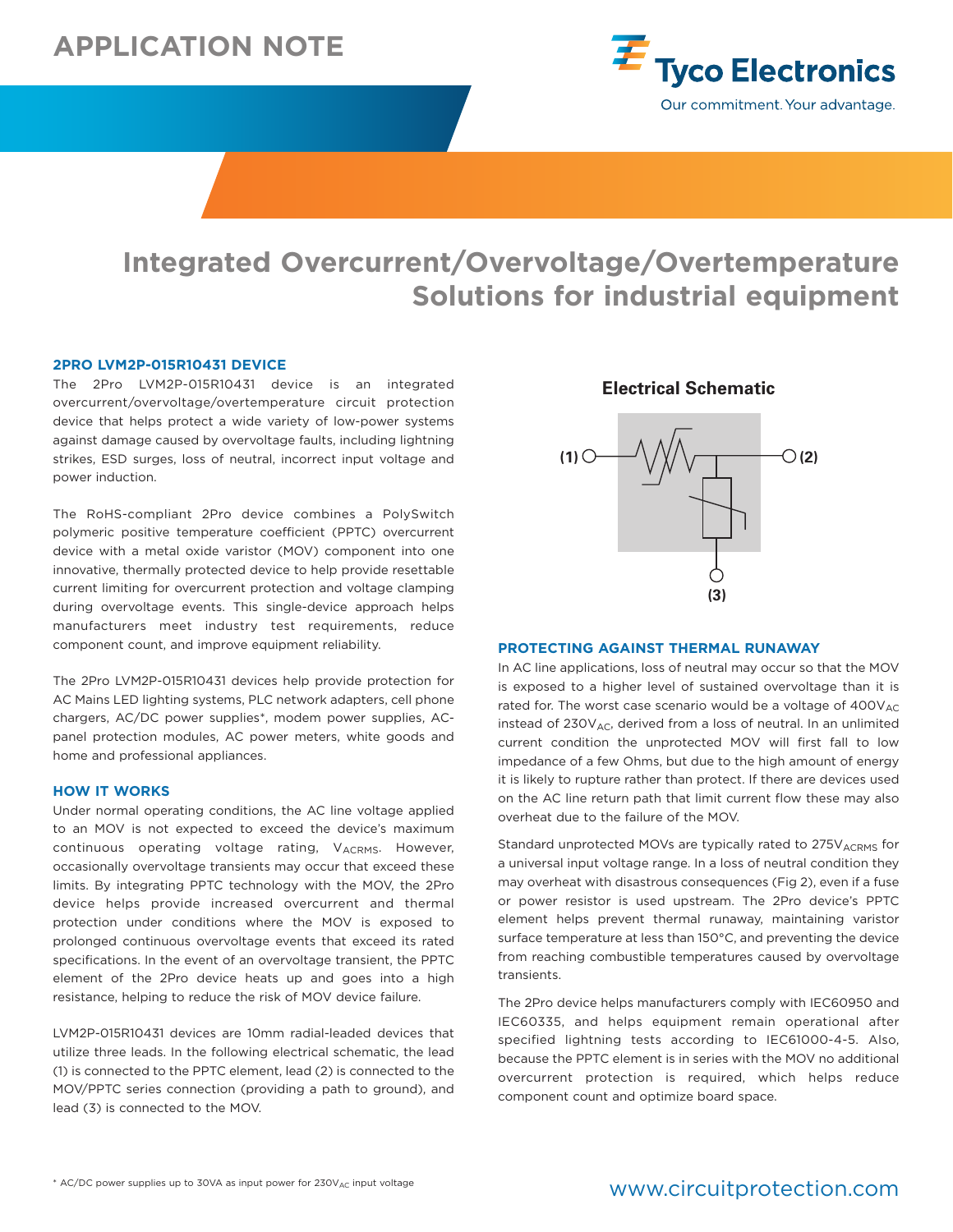#### **BENEFITS**

Single, small form factor device helps to reduce component count and footprint.

- Helps provide a safe failure mode in case of varistor overstress.
- Helps reduce warranty returns.
- Helps equipment comply with UL/IEC 60950/IEC60335
- Helps equipment comply with:
- IEC61000-4-5 Surge immunity test
- IEC61000-4-4 Electrical fast transient/burst immunity test
- IEC61000-4-2 Electrostatic discharge immunity test
- Reduces cost by eliminating need for additional fuse or power resistor in the power line

# **FEATURES**

- Single overcurrent, overvoltage, overtemperature and ESD protection
- Resettable overcurrent protection
- Helps protect varistor and other components from damage caused by loss of neutral or abnormal AC input voltage
- Normal operating mode: Universal Input voltage range:  $85V_{AC}$  to  $265V_{AC}$
- Max input current @ 20 $^{\circ}$ C: 150 mA<sub>RMS</sub>
- Power range: up to 30VA for  $230V_{AC}$  input voltage at  $20^{\circ}$ C
- High safe interrupt power: 415V ACRMS/40ARMS
- Inrush current limiter (capacitive loads)
- RoHS-compliant

#### **APPLICATIONS**

- Main LED lighting systems
- PLC network adapters (fast Ethernet, xDSL over the main)
- Cell phone chargers
- AC/DC power supplies up to:
- $-$  30VA as input power for 240V<sub>AC</sub> input voltage
- $-$  15VA as input power for 120V<sub>AC</sub> input voltage
- Modem power supply
- AC panel protection modules
- AC Line power supplies
- AC power meters
- White goods, appliances, industrial controls



#### **Raychem Circuit Protection Products**

308 Constitution Drive, Building H Menlo Park, CA USA 94025-1164

Tel : (800) 227-7040, (650) 361-6900 Fax : (650) 361-4600

Raychem, PolySwitch, TE Logo and Tyco Electronics are trademarks. All information, including illustrations, is believed to be reliable. Users, however, should independently evaluate the suitability of each product for their application. Tyco Electronics makes no warranties as to the accuracy or completeness of the information, and disclaims any liability regarding its use. Tyco Electronics' only obligations are those in the Company's Standard Terms and Conditions of Sale for this product, and in no case will Tyco Electronics be liable for any incidental, indirect, or consequential damages arising from the sale, resale, use or misuse of the product. Specifications are subject to change without notice. In addition, Tyco Electronics reserves the right to make changes—without notification to Buyer—to materials or processing that do not affect compliance with any applicable specification.

© 2007 Tyco Electronics Corporation. All rights reserved. Printed in USA. RCP00XXE.1007

#### **Figure 2 : Typical surface temperature vs. time for various protection schemes**

The figure below illustrates the effects of abnormal overvoltage conditions  $(400V<sub>RMS</sub>, 4A<sub>SC</sub>)$  on three devices or a combination of devices:

1) LVM2P-015R10431 combination (PPTC, MOV)

2) Single MOV (10mm, 275VRMS - ROV10-431K)

3) MOV/4W Power Resistor (10 Ohms)



**Figure 3 : Typical 2Pro LVM2P-015R10431 device response under IEC61000-4-5 surge immunity test**



**Figure 4 : Typical 2Pro LVM2P-015R10431 device response to loss of neutral event**



**www.circuitprotection.com www.circuitprotection.com.hk** (Chinese) **www.tycoelectronics.com/japan/raychem** (Japanese)